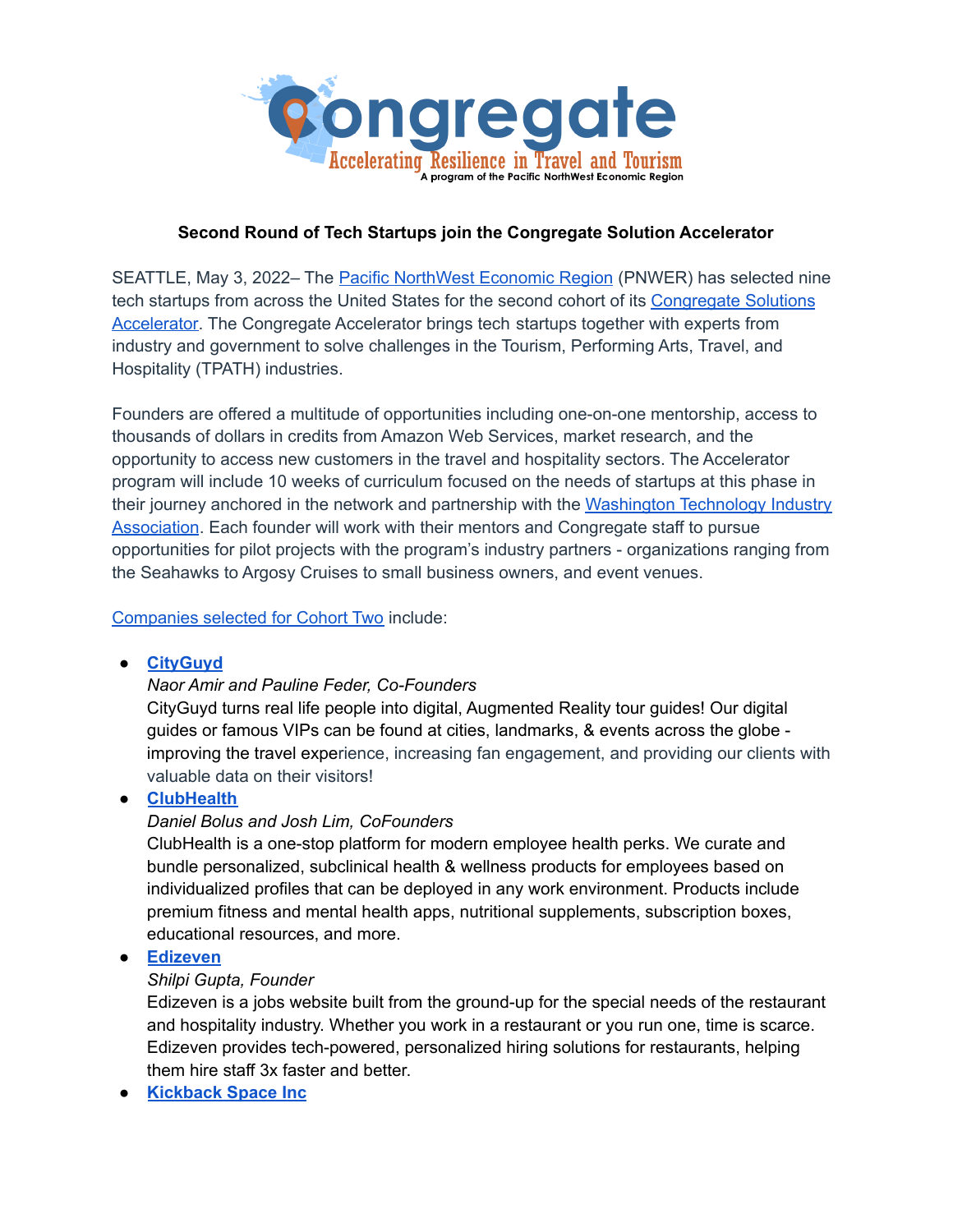#### *Rocco Haro, Founder*

Introducing the best way to come together online: kick back, a more human video conferencing experience. Our custom video network introduces superior enhancements to make communicating online feel like we are actually together.

## **● [LegUp](https://www.legup.care/)**

## *Jessica Eggert, Founder*

Families need child care to cover the hours they're at work, but the process to find a quality, full-time care can take months or even years. We're building technology that helps working families find care when and where they need it, so they can get back to everything else.

## **● [LocalBuzz,](https://localbuzz.co/) Inc.**

## *Adrian Gillette and Tony Ce, Co-Founders*

LocalBuzz makes it so much easier for people to venture out into their local communities, find interesting things to do, meet people in real life, and be social. We provide an exciting way to explore your town, city, and community by discovering local spots and things to do through videos. It's the best way to find a new restaurant, a great new band to see, or an experience to share. Save new discoveries, capture the moment and share your experiences. It's time to break out of our bubbles and find new things that make our lives a lot happier!

# **● [Motis](https://www.motispeople.com/) Inc.**

## *Richard Beaton, Founder*

Motis Grow offers companies a way to make the employee experience fair and personal with customizable career paths, skillsets, and feedback. Employees love Motis Grow because it makes them feel known, like they belong and have a future with the company. And it fosters career growth, employee retention, and overall high performance, which are good for business.

## **● [Radious](https://radious.pro/)**

# *Amina Moreau, Brian Hendrickson & iLan Epstein, Co-founders*

Radious offers companies a marketplace for on-demand meeting spaces and private offices right in their employees' neighborhoods. The model is similar to Airbnb but instead of overnight accommodations, we offer great workspaces — close to home. Companies love Radious because our spaces allow for in-person collaboration without forcing teams to commute back to a centrally located office. They offer better work-life separation by getting people out of the house, shorten commute times, reduce turnover costs by offering teams flexibility, and are cheaper than that rigid 10-year lease that companies were previously constrained by.

#### **● [Simply](https://www.simplyx.biz/) X**

# *Christopher Davies & Emily Cheng, Co-Founders*

SimplyX provides a cloud-based platform for our customers where they can easily create and manage mobile-friendly mini-webpages within minutes. Through our Design Studio, important business links can be aggregated into effective customizable campaigns. Once created the system also generates URLs and downloadable QR and NFC files, that allow these campaigns to be shared through endless channels as well as everyday items. By their digital assets to physical items like product packaging and branded merchandise, ordinary items become dynamic marketing assets that people can engage with in the real